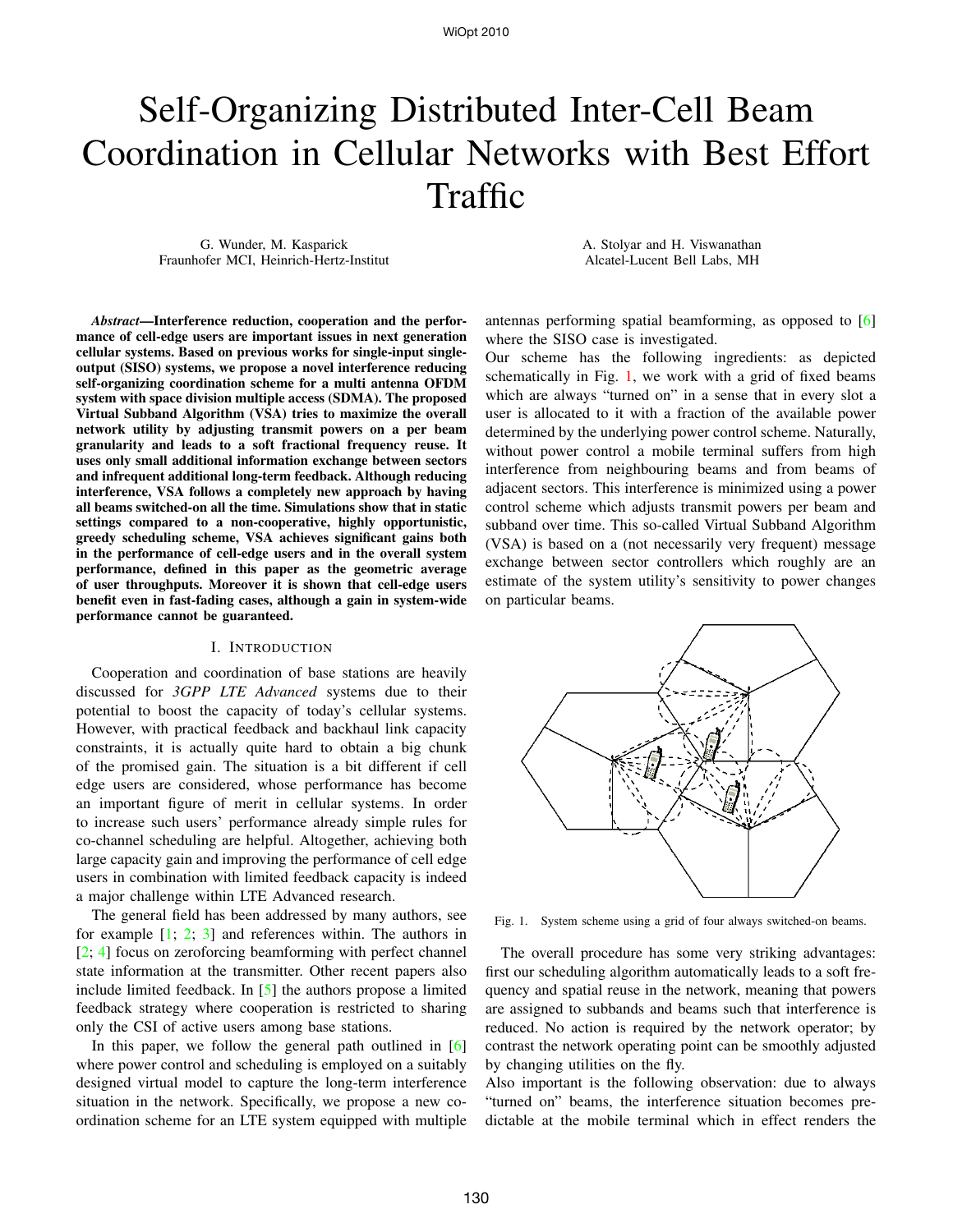transmission much more robust with regard to limited feedback. In fact, if transmit powers and channels are known, SINRs at mobile terminals can be exactly predicted in advance, since there is no uncertainty due to scheduling.

To support our findings we will present extensive simulation results, comparing the performance of VSA to a standard noncooperative scheduling scheme without power adaption based on a fixed minimum beam distance and a greedy user choice ([7]), which we will subsequently refer to as Greedy Beam Distance (GBD).

### *A. Notation*

We consider the LTE downlink of a cellular 3-sectorized network comprising M sectors  $m \in \{1, \ldots, M\}$ . Moreover we have in total I users in the network, where  $I = \sum_m I_m$ and  $I_m$  being the number of users  $i \in \{1, \ldots, I_m\}$  served by sector m.

The time is divided into time slots  $t = 1, 2, 3, \dots$ , called Transmission Time Intervals (TTI) each comprising a fixed number of OFDM symbols. The total bandwidth consists of a number of subcarriers which are grouped into J subbands  $j \in \{1, ..., J\}$  called physical resource blocks (PRBs).

Each base station is equipped with  $N_{tx}$  transmit antennas, each user has  $N_{rx}$  receive antennas (in this paper we assume  $N_{tx} = 4$  and  $N_{rx} = 1$ ) forming in the sector a fixed set of beamforming vectors (shortly beams)  $u \in \mathbb{C}^{N_{tx}}$  taken from a codebook  $C_N := \{u_1, ..., u_N\}$  with N elements  $b \in \{1, ..., N\}$  known to everybody.  $h_{ij}^m(t) \in \mathbb{C}^{N_{tx}}$  is the vector of instantaneous complex channel gains from base station m to user i in PRB j;  $\langle h_{ij}^m(t), u \rangle$  denotes the scalar product of beam u and channel  $h_{ij}^{m'}(t)$ . The noise figure at the mobile terminal is denoted as  $\sigma^2$ . Channel State Information (CSI) (channel quality CQI and spatial direction information CDI) is delivered by each mobile terminal to the base station using an uplink feedback channel with limited rate.

In the described setting, a potential resource to be used by user i in sector m is a beam b on PRB j, with a power value in TTI t of  $P_{jb}^m(t)$ . The usage of these resources is controlled by a *sector controller* in each sector.

#### *B. General Concept*

The task of all sector controllers can be outlined as to find suitable utilization times, power and rate allocations for the users in the sectors using a reasonably low rate feedback channel and infrequent message exchange across sectors. We follow a three stage approach to this problem:

First, we manipulate the system's operating point by formulating a proper network utility problem, that is

$$
\max \sum_{m=1}^{M} \sum_{i=1}^{I_m} U^m\left(\bar{X}_i^m\right) \tag{1}
$$

where  $U^m$  is a smooth concave utility of average user rates  $\bar{X}_i^m$  in sector m collected in the vector  $\bar{X}_i^m = (\bar{X}_1^m, ..., \bar{X}_{L_n}^m) \in \mathbb{R}_+^{I_n}$ . A system operating point is a set of  $\bar{X}_1^m, ..., \bar{X}_{I_m}^m$   $\in \mathbb{R}_+^{I_m}$ . A system operating point is a set of powers assigned to each beam-PRB pair.

Second, a standard gradient scheduler (see e.g. [8]) is applied in each sector to solve problem (1) over time. We will focus on this in detail in the next section (I-C).

Third, the main invention in this paper is a sophisticated virtual model mimicking the complicated interference situation across sectors in the real world that is typically not easy to describe. In this virtual model powers per beam and PRB serve as long-term control parameters which are adjusted according to the virtual model. Hence, we consider the optimization process of the network solely as a power control problem where the challenge is to describe how control powers affect average rates given only locally available information.

It is worth noting that short-term and long-term rates can be very different which nevertheless still makes sense in the virtual model as it is only a representative model for the interference coupling. Before we describe the actual Virtual Subband Algorithm, we turn to the problem of maximizing sector utilities.

#### *C. Sector Utility Maxmimization*

Let F denote the (finite) set of fading states  $l \in \mathcal{F}$  (reported by mobile terminals), which is not controllable. Moreover let  $S(l)$  be the (finite) set of possible scheduling decisions  $s \in$  $S(l)$ , given fading state l.

Then, the problem to solve in sector  $m$  is

$$
\max_{\bar{X}^m} \sum_i U^m (\bar{X}_i^m)
$$
\n
$$
s.t. \ \ \bar{X}^m \le \sum_l \pi(l) \sum_j \sum_{s \in S(l)} \phi_{js}^{lm} \sum_b \mu_{jb}^l (s)
$$
\n
$$
1 = \sum_s \phi_{js}^{lm} \text{ all } l, j, m
$$
\n
$$
0 \le \phi_{js}^{lm} \le 1
$$
\n
$$
(2)
$$

with  $\pi(l)$  being the probability of fading state l (with  $\sum \pi(l) = 1$ ) and  $\phi_{lm}^{lm}$  being the long term time-fractions of  $\det$  decision s being chosen on PRB j within sector m given  $\pi(l) = 1$ ) and  $\phi_{js}^{lm}$  being the long term time-fractions of state *l*. Thereby  $\mu_{jb}^l(s) = (\mu_{jb1}^l(s), \ldots, \mu_{jbI_m}^l(s))$  is the vector of user rates on beam  $\overline{b}$  and PRB j, associated with scheduling decision s.

*Gradient Scheduler:* In order to solve Problem (2), a standard gradient scheduler is used. With fading-state  $l(t)$ given, the gradient scheduler independently solves for each PRB j:

$$
s^*(t) \in \arg\max_{s \in \mathcal{S}(l)} \nabla U^m\left(\bar{X}\left(t\right)\right) \sum_b \mu_{jb}^{l(t)}\left(s\right),\tag{3}
$$

and updates the average user rates as follows:

$$
\bar{X}(t+1) = (1 - \beta) J\bar{X}(t) + \beta \sum_{b} \mu_{jb}^{l(t)} (s^*(t)).
$$

Thereby parameter  $\beta > 0$  is small and fixed.

From [8] we know that for  $\beta \to 0$  the gradient scheduling algorithm asymptotically solves Problem (2) without having to know the fading distribution  $\pi$ .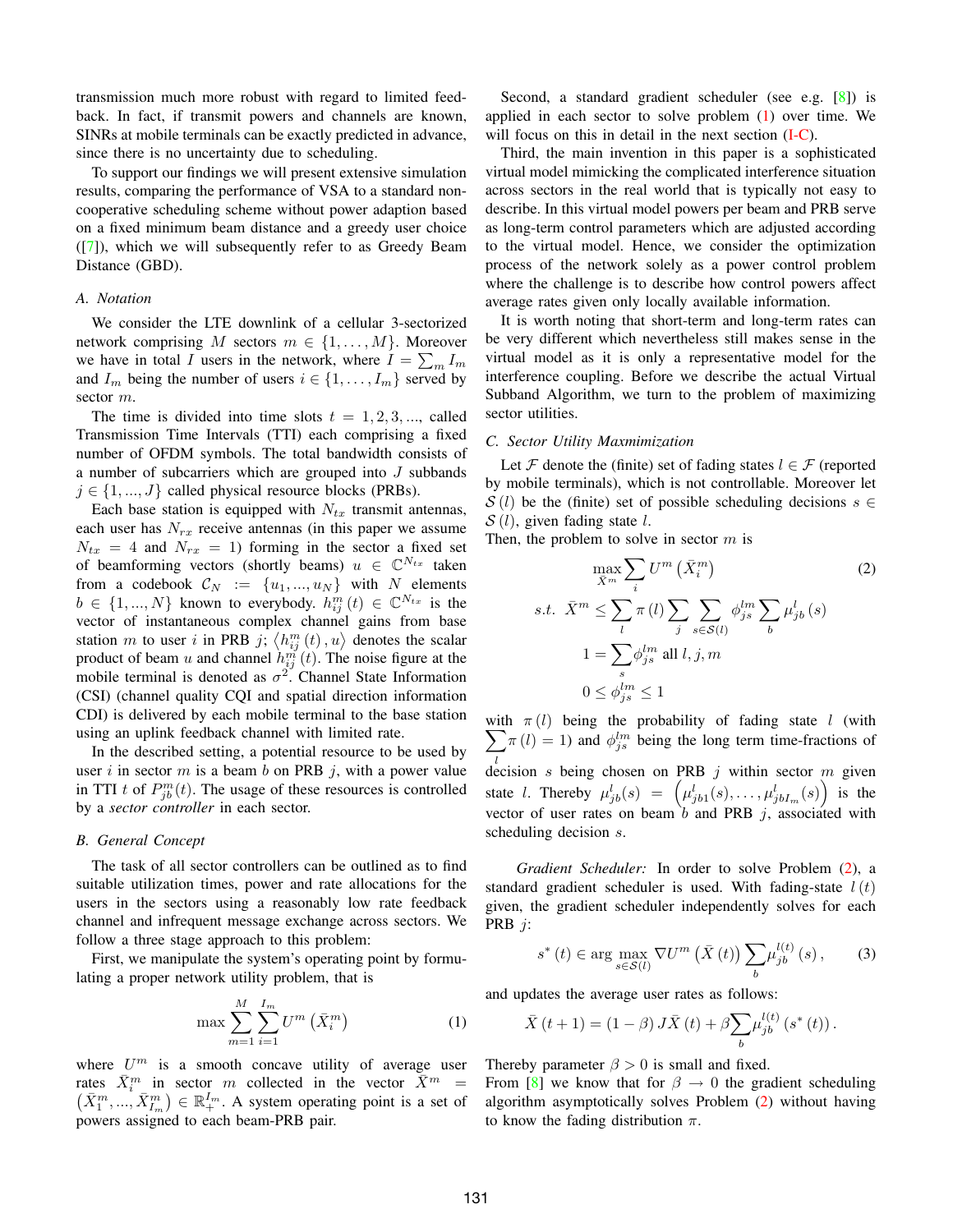One example of above described gradient scheduler is an approximation of the proportional fair scheduler, which we use as baseline for our performance evaluations and which is explained in greater detail in Section IV-C. The scheduler obtains short-term channel state information (CSI) in the form of channel directional information (CDI) and channel quality information (CQI). The former is just the index of the best beam, while the latter is an SINR estimate in case the user was scheduled exclusively and on its favourite beam. Given fading state  $l(t)$ , the set of possible scheduling decisions  $S(l)$  is now determined by the following rules: To each user power can be allocated solely on its best beam (determined by the CDI). Once a beam is selected neighboring beams (up to a predefined beam-distance) are "blocked".

In our proposed (VSA) algorithm, the (gradient) scheduler assigns each potential resource (i.e. beam) a user based upon short-term CSI and e.g. the proportional fair criterion. Due to our assumption that beams (and PRBs, naturally) are never switched off (powers can be arbitralily low<sup>1</sup> though!) scheduling turns out to be particularly easy since *it works beamwise circumventing complicated combinatorial beam selection problems*.

## II. VIRTUAL SUBBAND ALGORITHM (VSA)

## *A. Communication Protocol*

The general procedure is depicted in Figure 2.



Fig. 2. General Communication Protocol.

In addition to ordinary *short-term CSI*, the mobiles measure and average (subject to control power of pilots) their link

gains per beam to all sector controllers. Averaging is done to suppress the effects of fast fading. We define

$$
G_{ijb}^{m} = \overline{\left| \left\langle h_{ij}^{m}, u_{b} \right\rangle \right|^{2}} \tag{4}
$$

to be the average<sup>2</sup> link gain of mobile terminal i on beam b and PRB  $\dot{\jmath}$  to sector controller m. The gains are reported back to the serving sector controller from time to time (on a lower rate compared to short-term CSI), thus representing *long-term CSI*.

Based on the incoming long-term CSI, the sector controllers can (re-)calculate sensitivities to power changes on particular beams in other sectors (and in the own sector). This information is compiled in messages which are exchanged between the sectors (thus, each sector sends a vector of  $JB$  real values to all other sectors<sup>3</sup>). Upon reception of the message vectors, the sector controllers can calculate an estimate of the *system* utility's sensitivity to power changes on particular beams and adjust powers accordingly.

In addition to sensitivities, information about transmit powers has to be exchanged between sector controllers on the same time scale as long-term CSI is reported.

# *B. Virtual Model*

The general procedure can be viewed as a generalization of the MGR algorithm in [6] to a network employing beamforming. For the ease of notation we will omit the time index  $t$ from now on. However note, that the virtual control actions described below do not have to be performed in each TTI, but only when an update of long-terminal CSI is available.

Given long-term CSI the base station calculates correponding virtual rates according to

$$
R_{ijb}^k =: \rho(F_{ijb}^k), \quad \text{with}
$$
  

$$
F_{ijb}^k = \frac{G_{ijb}^k P_{jb}^k}{\sigma^2 + \sum_{b' \neq b} G_{ijb'}^k P_{jb'}^k + \sum_{m \neq k} \sum_{b''} P_{jb''}^m G_{ijb''}^m}.
$$

Here,  $G_{ijb}^k$  denote the average link gains defined in Eq. (4). Furthermore, we use Shannon rates  $\rho(x) = \log(1+x)$ . Note, that  $F_{ijb}^k$  can be viewed as a virtual, or long-term, SINR where both adjacent beams  $b'$  in sector k, and beams  $b''$  from all other sectors  $m \neq k$  are treated as possible sources of interference. Again, since all beams are in use in all sectors, the mobile terminal needs no knowledge about scheduling decisions. In turn, the information about actual beam powers needs to be exchanged between neighboring sectors.

Since all rates are now connected through the virtual model we can calculate sensitivities of a change of  $P_{jb}^m$  in sector m on sector  $k$ 's utility defined as

$$
D_{jb}^{m,k} := \frac{\partial U^k\left(X^k\right)}{\partial P_{jb}^m} \tag{5}
$$

2The bar denotes empirical averaging over time.

3To reduce messaging overhead, sector controllers could limit the message exchange to strongest interferers, e.g. consider only neighbouring base stations.

<sup>1</sup>From a user's perspective a beam can of course *appear* to be switched off due to arbitrary low power, however from a scheduling perspective it is still "on".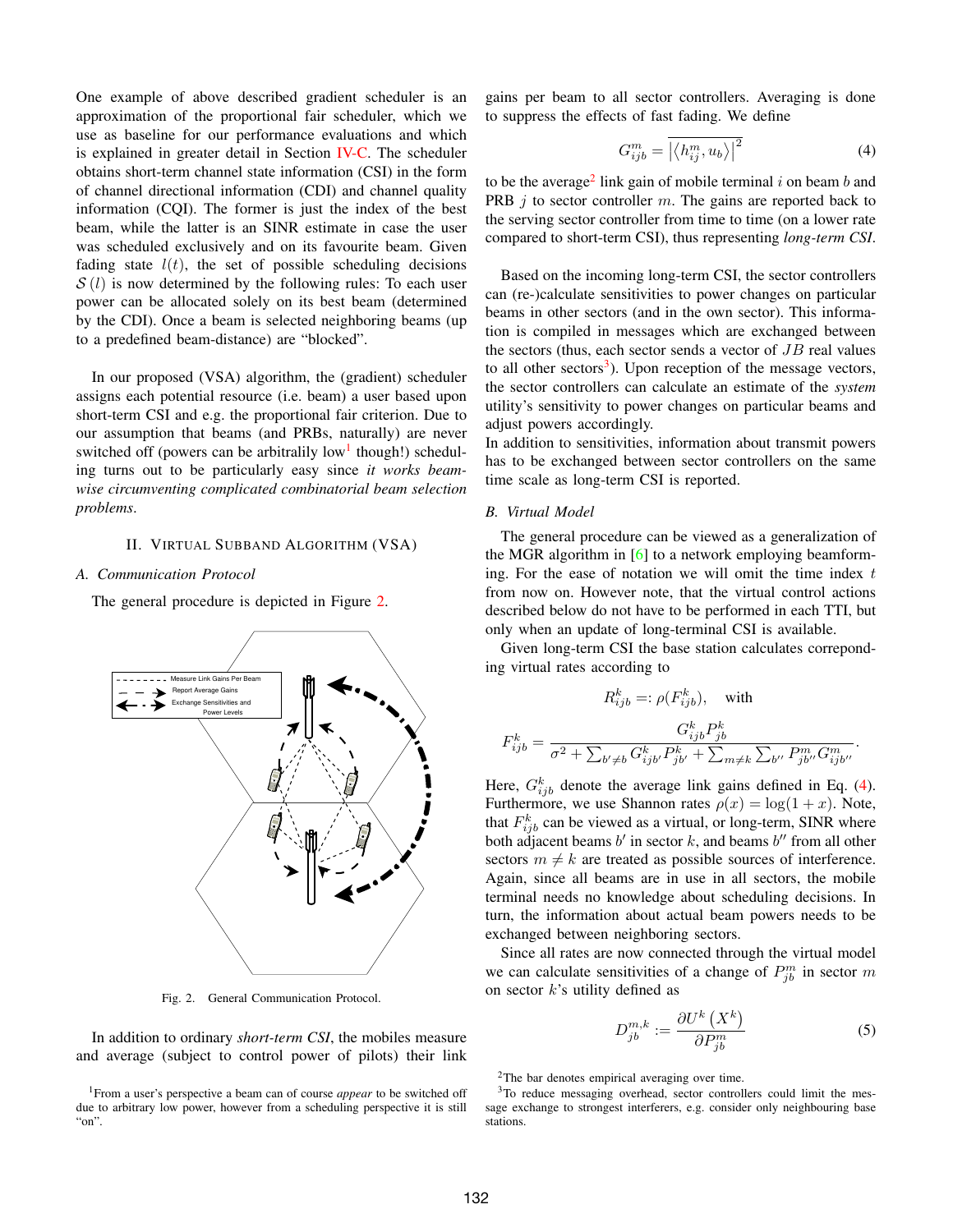(including  $D_{jb}^{k,k}$ !) with respect to virtual rates of user i in sector  $k$  given by

$$
X_i^k = \sum_{j=1}^J \sum_{b=1}^N \tilde{\phi}_{ijb}^k R_{ijb}^k.
$$
 (6)

The parameters  $\tilde{\phi}_{ijb}^k$  represent the optimal (for fixed control parameters, i.e. powers) time fractions of resource usage in the virtual model and are generated through virtual scheduling described below.

## *C. Virtual Scheduling*

In order to calculate the time-fraction parameters  $\tilde{\phi}_{ijb}^k$  and the sensitivities  $D_{jb}^{m,k}$  respectively we use virtual scheduling. However, since the resources are no longer orthogonal but interfere with each other we can no longer employ a scheme as described in [6].

Recall the definition of virtual average user rates  $X_i^k$ , defined in (6). In order to generate the optimal parameters  $\tilde{\phi}_{ijb}^k$  the virtual scheduler has to solve the following problem<sup>4</sup> (the same utility as in Eq.  $(1)$  must be applied.):

$$
f(R) := \max_{\phi_{ijb}^k} \sum_i U^k \left( \sum_j \sum_b \phi_{ijb}^k R_{ijb}^k \right) \qquad (7)
$$
  
s.t. 
$$
\sum_i \phi_{ijb}^k = 1, \quad 0 \le \phi_{ijb}^k \le 1,
$$

It is important to note that the function  $f(R)$  is not necessarily differentiable as it would be necessary for the calculation of sensitivities in  $(5)$ . However, in Theorem 1 (in Section III) we establish a function family  $f_{\varepsilon}(R)$  (defined by (10)) which is differentiable and "close" to  $f$  in a suitable sense. Replacing the original problem with the new one yields then well defined partial derivatives. Please note that this is more than just a side note as it establishes at least convergence of a gradient ascent algorithm to a local maximum.

With reference to the results of Section III we will now write the expressions for the partial derivatives of function  $f_{\varepsilon}(R)$ , as opposed to  $f(R)$ . (The virtual scheduling of [6] can be modified accordingly, if it is used.) We have:

$$
D_{jb}^{m,k} = \sum_{i} \frac{\partial U^k}{\partial X_i^k} \frac{\partial X_i^k}{\partial P_{jb}^m} = \sum_{i} \frac{\partial U^k}{\partial X_i^k} \sum_{b'} \left(\tilde{\phi}_{ijb'}^k\right)^{1-\varepsilon} \frac{\partial R_{ijb'}^k}{\partial P_{jb}^m}
$$
\n(8)

where

$$
\frac{\partial R_{ijb'}^k}{\partial P_{jb}^m} = \left\{ \begin{array}{cc} \rho' \left( F_{ijb'}^k \right) \frac{F_{ijb'}^k}{P_{jb'}^m} & m = k, b' = b\\ -\rho' \left( F_{ijb'}^k \right) \frac{\left( F_{ijb'}^k \right)^j}{P_{jb}^k} \frac{G_{ijb}^k}{G_{ijb'}^k} & m = k, b' \neq b\\ -\rho' \left( F_{ijb'}^k \right) \frac{\left( F_{ijb'}^k \right)^2}{P_{jb'}^k} \frac{G_{ijb}^m}{G_{ijb'}^k} & m \neq k \end{array} \right.
$$

The such generated sensitivities are exchanged from time to time between all sector controllers. Thereby every sector  $k$ 

<sup>4</sup>We collected all rates  $R_{ijb}^k$  in R.

receives  $J \cdot B$  sensitivity values from all other  $(M-1)$  sectors, in addition to the  $J \cdot B$  values from its own sector. Thus we have

$$
D_{jb}^{k} = \sum_{m=1}^{M} D_{jb}^{k,m},
$$
\n(9)

summing up the sensitivities of all sectors (including itself) to a power change of beam b on PRB  $j$  in sector k and which can be either positive or negative. Note, that sector indices  $k$ and m in the RHS of  $(9)$  are interchanged compared with  $(8)$ , since in  $(8)$  we are interested in how the beam in sector m interferes with sector  $k$  while in  $(9)$  it is of interest how the beam in sector  $k$  interferes with (all) sector(s)  $m$ .

Clearly, since  $D_{jb}^{k,m}$  represent estimates of the sector utilities to a power change on jb in sector k,  $D_{jb}^k$  is an estimate of the *system's* utility to a power change on the respective beam. Depending on the  $D_{jb}^k$  we can now make a power adjustment which steers the system operating point towards a greater utility in the virtual model.

# *D. Power Control*

The power adjustment is carried out in steps of  $\Delta > 0$ , which is small and fixed. Let  $\bar{P}^k(t)$  denote the current total allocated power in sector k and  $P^*$  the upper bound on the total sector powers.

- 1) Pick a virtual resource  $(jb)_*$  (if there is one) such that  $D_{(jb)_*}^{(k)}(t)$  is the smallest among all virtual resources jb with  $D_{jb}^{(k)}(t) < 0$  and  $P_{jb}^{k}(t) > 0$ . Now, set  $P_{(jb)_*}^k(t+1) = \max \{ P_{(jb)_*}^k(t) - \Delta, 0 \}.$
- 2) If  $\bar{P}^k(t) < P^*$ , pick  $(jb)^*$  (if there is one) such that  $D_{(jb)*}^{(k)}(t)$  is the largest among those jb with  $D_{jb}^{(k)}(t)$  > 0. Set

$$
P_{(jb)^*}^k(t+1) = P_{(jb)^*}^k(t) + \min \left\{ \Delta, P^* - \bar{P}^k(t) \right\}.
$$

3) If  $\bar{P}^k(t) = P^*$  and  $\max_{jb} D_{jb}^{(k)}(t) > 0$ , pick a pair  $((jb)_{*}, (jb)^{*})$  (if there is one) such that  $D^{(k)}_{(jb)^{*}}(t)$  is the largest, and  $D_{(jb)_*}^{(k)}(t)$  is the smallest among those virtual resources jb with  $P_{jb}^k(t) > 0$  and  $D_{(jb)_*}^{(k)}(t) <$  $D^{(k)}_{(jb)^*}$  (t). Set

$$
P_{(jb)_*}^k(t+1) = \max\left\{P_{(jb)_*}^k(t) - \Delta, 0\right\}, \text{ and}
$$

$$
P_{(jb)^*}^k(t+1) = P_{(jb)^*}^k(t) + \min\left\{\Delta, P_{(jb)_*}^k(t)\right\}.
$$

Note, that for practical purposes it may be necessary to specify a certain minimum power per beam  $P_b^{\text{min}}$  instead of allowing beam powers to be reduced to zero. In this case the changes to the algorithmic notation above are straight forward, so we do not explicitly state them here.

By intuition, the algorithm reallocates power to the beams with large positive utility-sensitivity.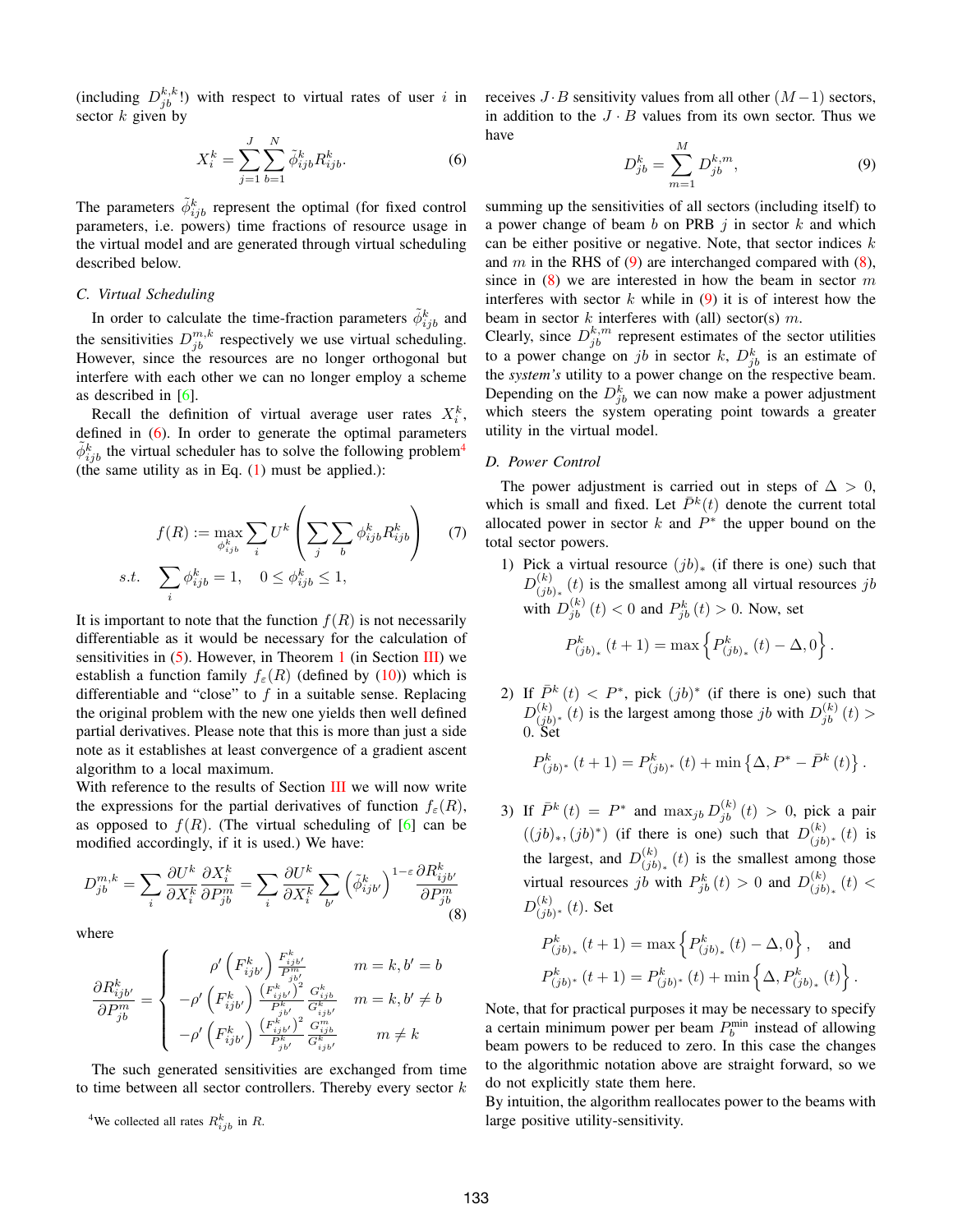#### III. SOME RELATED THEORETICAL RESULTS

As mentioned before, the problem to solve for every sector controller is given in (7). Let us define a slightly modified version

$$
f_{\varepsilon}(R) := \max_{\phi_{ijb}^m} \sum_{i} U^m \left( \sum_{j} \sum_{b} \left( \phi_{ijb}^m \right)^{1-\varepsilon} R_{ijb}^m \right). \tag{10}
$$

One can show the following:

**Theorem 1.** Let  $0 < \varepsilon < 1$  be finite and  $U^m$  be an increasing *concave utility function, defined in* (0,∞)*. Then, the family of functions*  $f_{\varepsilon}(R)$  *(defined by (10))* with  $R_{ijb} \ge c > 0$  ( $\forall i, j, b$ ) *is differentiable everywhere and converges for any sequence*  $\varepsilon_n \to 0$  to f in (7) (which is continuous) in the uniform sense.

*Proof:* First we show that  $f_{\varepsilon}(R)$  is everywhere differentiable. For this purpose we use the following Lemma 2 and set  $H(x, y) := U(R, \Phi)$ .

**Lemma 2.** *Consider a function*  $H(x, y)$ *,*  $x \in [a_1, a_2]$ *,*  $y \in$  $[a_3, a_4]$ , with some finite  $a_1 < a_2$  and  $a_3 < a_4$ . Assume that H (x, y) *and its partial derivative on* x *are continuous, and* H (x, y) *is concave in* x *(for each* y*) and strictly concave in* y *(for each* x*). Then the function*

$$
\varphi(x) = \max_{y} H(x, y) \tag{11}
$$

is continuously differentiable in  $[a_1, a_2]$ . (This can be gen*eralized to the multi-dimensional case. Namely the domains*  $[a_1, a_2]$  *and*  $[a_3, a_4]$  *can be replaced by arbitrary convex compact sets in finite-dimensional vector spaces, and derivatives replaced by gradients.)*

Note that Lemma 2 cannot be applied directly to (7) since concavity in  $y$  is in this case not given.

Clearly R and  $\Phi$  are compact since  $\phi_{ijb} \in [0,1]$  and  $R_{ijb} \in$  $[c, B], B < \infty, c > 0$ . Moreover, the concavity of U follows by definition. Now we have to show that  $f_{\varepsilon}(R)$  converges for any zero sequence  $\varepsilon_n \to 0$  to f. First fix a zero sequence  $\varepsilon_n^*$ . Moreover, we define a sequence of functions

$$
f_n(R) := \max_{\phi_{ijb}^m} \sum_i U^m \left( \sum_j \sum_b \left( \phi_{ijb}^m \right)^{1-\varepsilon_n^*} R_{ijb}^m \right) = f_{\varepsilon_n^*}(R),
$$

with  $(n \in \mathbb{N})$ . We can use Dini's Theorem to show that  ${f_n(R)}_{n\in\mathbb{N}}$  converges uniformly to f. This theorem says that if  $\{f_n\}_{n\in\mathbb{N}}$   $(f_n : K \to \mathbb{R}, n \in \mathbb{N}$ , being a sequence of continuous functions and  $K$  being a compact metric space) converges pointwise to  $f$  ( $f : K \to \mathbb{R}$  being a continuous function) and if  $f_n(x) \ge f_{n+1}(x)$  ( $\forall x \in K$  and  $\forall n \in \mathbb{N}$ ) then  ${f_n}_{n\in\mathbb{N}}$  converges uniformly to f.

The rate-space  $K := [c, B]^{I J N}$  is clearly compact, since  $R_{ijb} \in [c, B], B < \infty, c > 0.$  Moreover for each  $x^* \in K$ ,  $f_n(x^*)$  converges to  $f(x^*)$  when  $n \to \infty$  (since  $\varepsilon_n \to 0$ ) and since  $\phi_{ijb} \in [0, 1]$ , we have  $\phi^{1-\epsilon_n} \ge \phi^{1-\epsilon_m}$  ( $\forall i, j, b$ ) if  $m \geq n$ . Thus  $f_n(x) \geq f_{n+1}(x)$ .

Hence by above theorem, we can replace our utility function with a smooth, uniformly convergent approximation, which can be locally maximized in the power control loop. Please note, that this replacement is already incorporated in the calculation of sensitivities (Eq. (8)).

## IV. SIMULATIONS

## *A. Simulation Setup*

To evaluate the performance of VSA we conduct system level simulations. The general simulation setup can be found in Table I. We employ a grid of 7 hexagonal cells each comprising 3 sectors (to ensure equal interference conditions for each sector, a wrap-around model is used at the system borders).

TABLE I GENERAL SIMULATION SETUP

| Parameter                                        | Value                               |
|--------------------------------------------------|-------------------------------------|
|                                                  |                                     |
| Number of Sectors $(M)$                          | 21                                  |
| Total Number of Mobile Terminals                 | 210                                 |
| Mobile Terminal Velocity                         | $0 \text{ km/h}$ , $3 \text{ km/h}$ |
| Number of PRBs                                   | 4                                   |
| Number of Beams $(B)$ (VSA)                      | 4                                   |
| Number of Beams $(B)$ (Baseline)                 | 8                                   |
| Minimum Beam-Distance (Baseline)                 | 3                                   |
| Number of Basestation Antennas<br>$(N_{tx})$     | 4                                   |
| Number of Mobile Terminal Antennas<br>$(N_{rx})$ |                                     |
| <b>Simulation Duration</b>                       | 10000 TTI                           |
| Power-Control $\Delta$                           | $0.5\%$ of initial power            |

Note that the users are distributed randomly over the whole area. Although we have an average of 10 users per sector, some sectors have a higher load than others. A detailed description of the used transmit codebook can be found in [7]. As traffic model we use full buffer, that is, we assume there is always data available to transmit to each of the users. As channel model, we use the WINNER model (WiM) ([9]), Scenario C2.

*Link Adaptation:* All simulations are performed with realistic link adaptation. After resource allocation, each scheduler chooses the modulation and coding scheme (MCS) for each user based on its feedback (CQI) on the acquired resources. Thereby the particular MCS is chosen, which gets closest to a desired block error rate (we use 30%). For it, curves are available for each MCS that map an effective SINR to a block error rate. The effective SINR is thereby determined through MIESM (mutual information effective SINR mapping) of the CQI values of all resources the user is scheduled on.

In the simulations, there is an explicit modelling of HARQ (hybrid automatic repeat request) using Chase combining. In case of an error (e.g. in case the MCS was chosen too optimistically) the whole transmission of a user has to be retransmitted. Thereby HARQ-users with a pending retransmission are prioritized over non-HARQ users.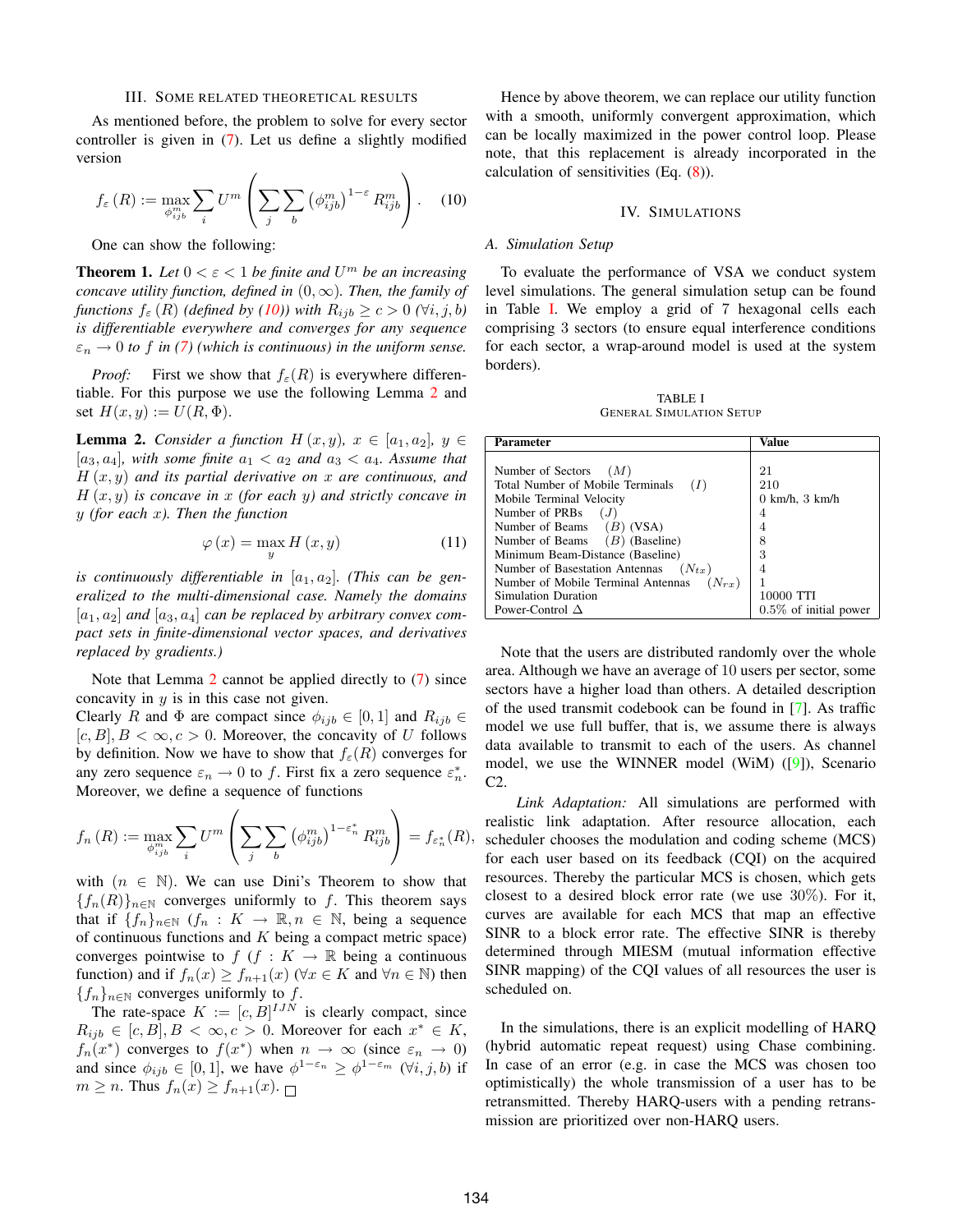## *B. VSA Configuration*

In VSA we have to distinguish between feedback for the actual scheduler and feedback for the virtual scheduler. The actual scheduler receives for each codebook entry a CQI value, which represents the SINR if the user was scheduled on the respective beam. The SINR is accurate (except a delay of 1 TTI) because the mobile is able to determine the real interference situation (since all beams are always turned on, and the power levels  $P_{jb}^k$  are assumed to be known to the mobile for all  $j$ ,  $b$ , and  $k$ ).

The 'virtual' feedback consists of the average link gains  $G_{ijb}^{k}$  defined in Eq. (4). The link gains are exponentially averaged with an averaging factor of  $\beta = 0.0034$ . In our simulations they are reported accurately, that is, without quantization. All feedback is reported on a per-TTI basis.

Since every beam on every PRB is used, we have in total  $N \cdot J$  resources available for scheduling. The scheduler chooses for each beam and each PRB the best user, w.r.t. the gradient algorithm (see Eq. (3)).

We start with an equal power allocation to each virtual resource, that is,  $P_{jb}^m(0) = \frac{P^*}{J \cdot N}$  (with  $P^*$  being the total power available). The power control step  $\Delta$  is set to 0.5 percent of the initial beam power  $P_{jb}^m$ .

# *C. Baseline Algorithm Configuration*

As baseline we use the simple non-coordinative GBD algorithm, with a codebook size of 3 bit (8 beams). As already introduced in Section I-C, GBD requires for each user feedback comprising a CDI and a CQI value. Note, the CQI is only an estimate of the user's SINR, since the scheduling decisions cannot be known in advance. Thus, it does not contain intra-sector interference; the user is assumed to be scheduled on the PRB alone (with full power). Moreover it contains only an estimate of the inter-sector interference.

On each PRB the users are greedily scheduled on their best beams (using their proportionally fair weighted CQI-feedback as utility). Thereby a minimum beam-distance has to be kept, in order to minimize the interference between users scheduled on the same PRB. This distance is based on a geometrical interpretation of the beamforming as in Figure 1. It means that given a user is scheduled on a certain beam, adjacent beams (up to a certain 'distance') are blocked and users that reported one of those beams are excluded from the list of scheduling candidates for the respective PRB. We use a minimum distance of 3, that is, with the used 8-beam codebook at most 3 users can be scheduled on the same PRB.

Of course, no adaptive power allocation is performed, the power is distributed equally among the PRBs (and further among the thereon scheduled users).

# *D. Results in a static setting*

*1) Power Control:* First, we show that VSA indeed creates a power distribution between both beams and PRBs. Figure 3 depicts results for 2 different sectors, showing beam powers on a selected PRB, normalized to the original beam power over time (that is,  $\forall b$  and j fixed:  $\frac{P_{jb}(t)}{P_{jb}(0)}$ ). As expected, it turns out that some beams are run with very high power (e.g. beam 3 in  $3(a)$ ) while others are almost shut down (e.g. beam 2 in  $3(b)$ ).



Fig. 3. Examples of power spread accross beams



Fig. 4. Example of power spread accross PRBs.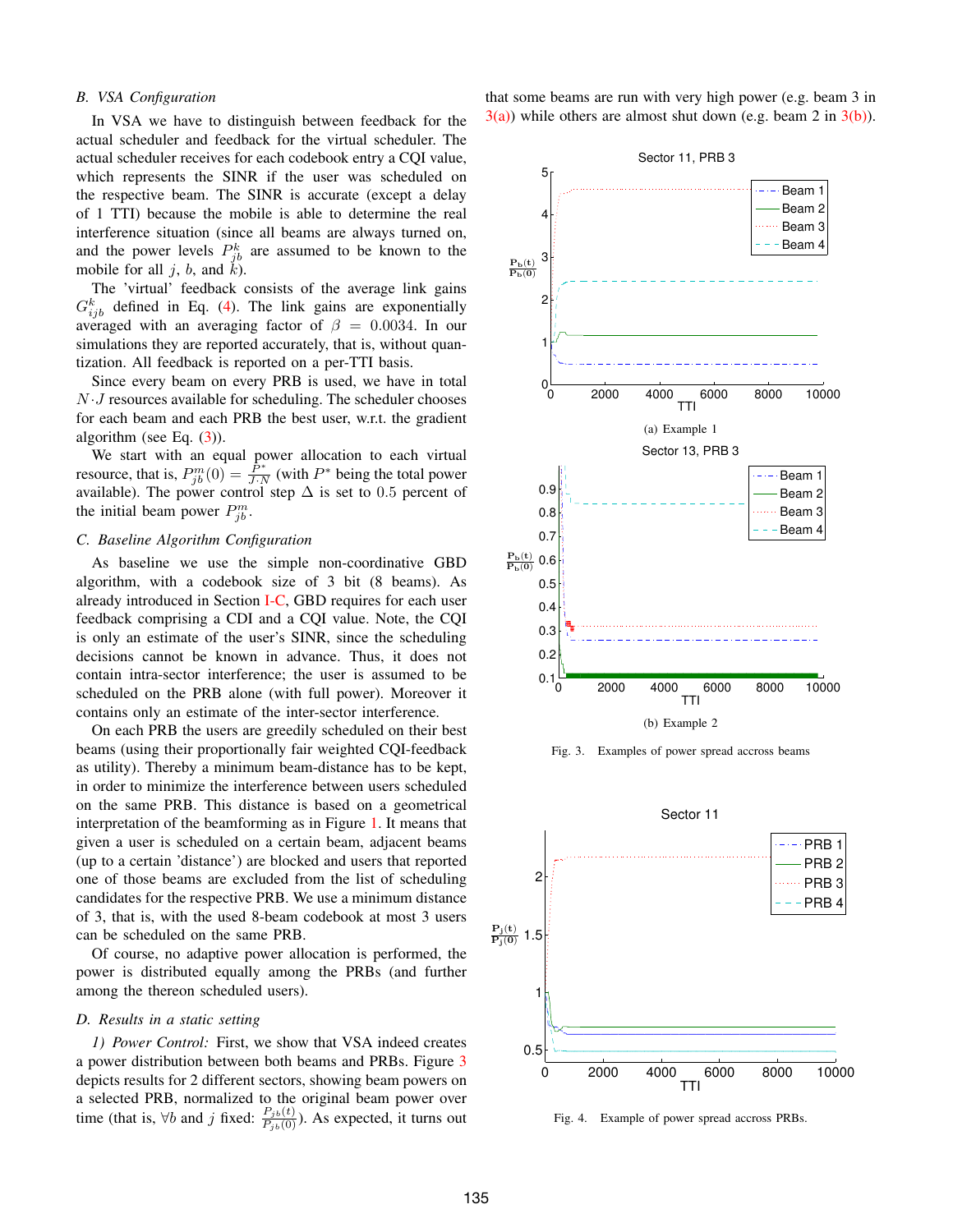In addition, VSA produces some soft fractional frequency reuse by allocating different power levels to different subbands. An example of this is depicted in Figure 4. The term "soft" means an unequal power allocation to PRBs in order to reduce interference, as opposed to a hard reuse which would completely shutdown subbands, thus eliminating interference but wasting resources. In this respect VSA clearly differs from the baseline GBD algorithm which cannot create a power spread accross PRBs.

*2) Geometric Average of User Throughputs:* Since the utility functions are the sum of logarithmic user throughputs, we use the geometric mean of user throughputs (GAT) as performance metric in our comparisons. More precisely we look at the average cumulated user throughput, that is, at time  $T$  we sum up the throughputs of each user from TTI 1 to TTI T. Thus

$$
GAT = exp\left(\frac{1}{I}\sum_{i}log\left(\frac{1}{T}\sum_{t=1}^{T}R_{i}\left(t\right)\right)\right),\,
$$

with  $R_i(t)$  being the throughput of user i in TTI t. Figure 5 compares the GAT of VSA and GBD, showing a significant gain of VSA over GBD (of about 23%). The somehow peculiar behaviour of the curves, being zero first and after a while immediately taking a non-zero value, can be explained with the logarithmic nature of the GAT, which cannot be calculated while there is at least one user who did not receive any resources yet.



Fig. 5. Performance gain of Virtual Subband Algorithm over GBD Scheduling

*3) Performance of Cell-Edge Users:* The most important criterion for a multi-cell coordinative scheduling scheme as VSA, however, is the performance of cell-edge users. As a measure for it, we look at the 5%-quantile of the average user throughputs of all users in the system. Similar to the calculation of GAT we plot the 5-percentile of the normalized cumulated user throughtputs at each TTI. As shown in Figure 6, the gain of VSA improves even further (more than 200%) when looking at cell-edge users only.

# *E. Results in a fast-fading setting*

The situation somewhat changes when we permit fast-fading channels. Here we assume the mobile terminals move with



Fig. 6. Performance gain of cell-edge users

a velocity of 3 km/h. Figure 7 depicts the comparison of VSA and GBD w.r.t. GAT for the fast-fading case. Here we experience a decrease in utility (about 11%). We will discuss the reasons for this below. However when looking at the performance of cell-edge users we still benefit from coordination. As depicted in Figure  $8$  in the end we still have a gain more than 20% in the 5%-user throughput of VSA over GBD.



Fig. 7. Performance gain of Virtual Subband Algorithm over GBD Scheduling



Fig. 8. Performance gain of cell-edge users

We think the reasons for the decrease in performance